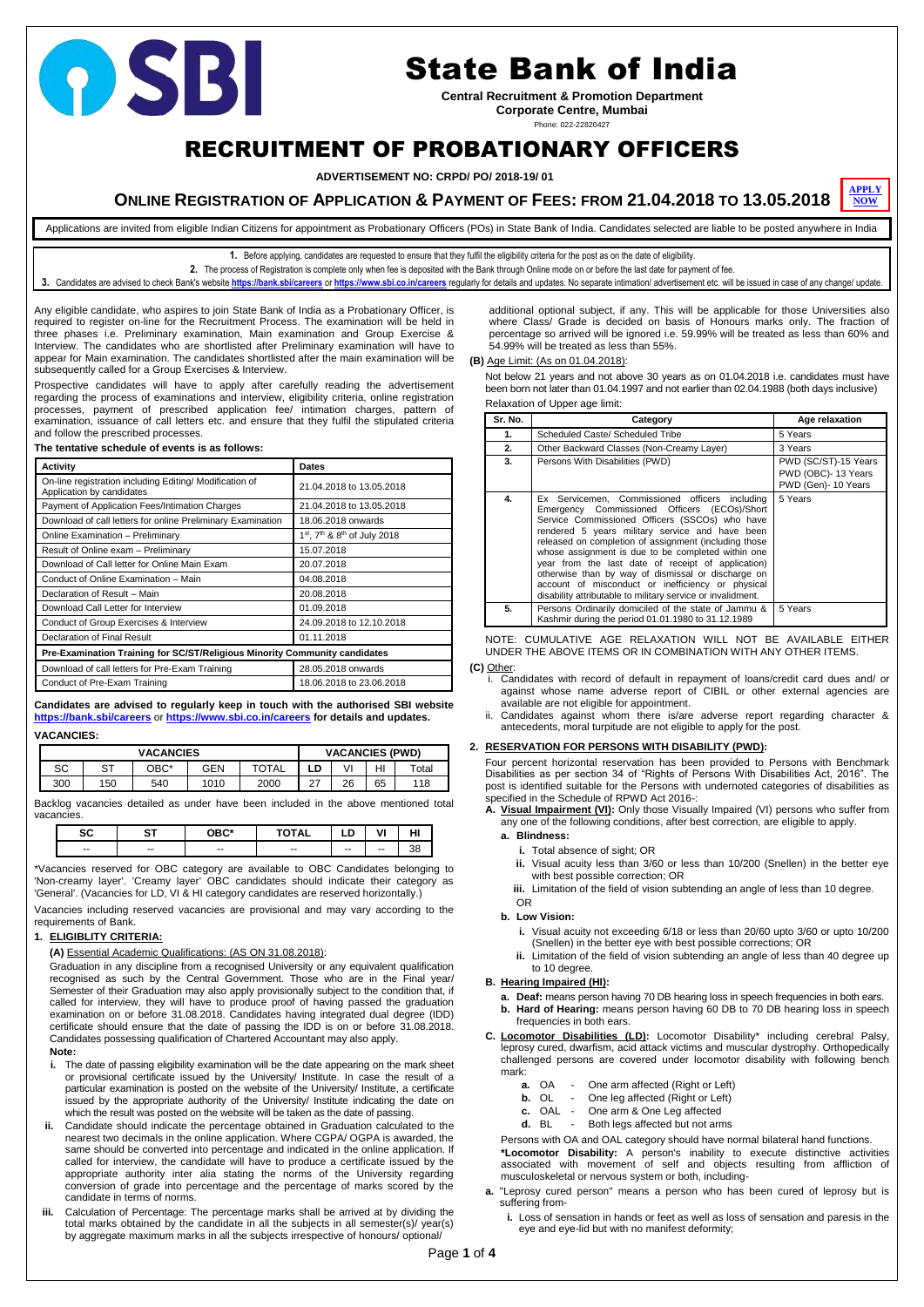- **ii.** Manifest deformity and paresis but having sufficient mobility in their hands and feet to enable them to engage in normal economic activity;
- **iii.** extreme physical deformity as well as advanced age which prevents him/her from undertaking any gainful occupation, and the expression "leprosy cured" shall be construed accordingly;
- **b.** "cerebral palsy" means a Group of non-progressive neurological conditions affecting body movements and muscle coordination, caused by damage to one or more specific areas of the brain, usually occurring before, during or shortly after birth;
- **c.** "Dwarfism" means a medical or genetic condition resulting in an adult height of 4 feet 10 inches (147 centimeters) or less;
- **d.** "Muscular dystrophy" means a group of hereditary genetic muscle disease that weakens the muscles that move the human body and persons with multiple dystrophy have incorrect and missing information in their genes, which prevents them from making the proteins they need for healthy muscles. It is characterised by progressive skeletal muscle weakness, defects in muscle proteins, and the death of muscle cells and tissue;
- **e.** "Acid attack victims" means a person disfigured due to violent assaults by throwing of acid or similar corrosive substance.

**Note: Only** person **with benchmark disabilities would be eligible for Reservation. "Person with benchmark disability"** means a person with not less than **forty percent of** a **specified disability** where specified disability has not been defined in measurable terms and includes a person with disability where disability has been defined in a measurable terms, as certified by the certifying authority.

A person who wants to avail the benefit of reservation will have to submit a disability certificate issued by a Competent Authority as prescribed vide RPWD Act, 2016. Such certificate will be subject to verification/ re-verification as may be decided by the competent authority.

#### **Use of Scribe & compensatory time:**

The facility of scribe would be allowed to a person who has disability of 40% or more if so desired by the person and is meant for only those persons with disability who have physical limitation to write including that of speed. In all such cases where a scribe is used, the following rules will apply:

- Candidates eligible for and who wish to use the services of scribe in the examination should carefully indicate the same in the online application form.
- Both the candidate and the scribe will have to give a suitable undertaking, in the prescribed format at the time of online examination
- Such candidates who are eligible to use a scribe shall be eligible for compensatory time of 20 minutes for every hour of the examination whether availing the facility of scribe or not.
- Candidate will have to arrange his/ her/ their own scribe at his/ her/ their own cost.
- The scribe will be allowed to be used as per the guidelines issued vide Office Memorandum F.No.16-110/2003-DDIII dated February 26, 2013 of Government of India, Ministry of Social Justice and Empowerment, Department of Disability Affairs, New Delhi and clarification issued by Government of India, Ministry of Financial, Deptt. of Financial Services vide letter No. F.No.3/2/2013-Welfare dated 26.04.2013.

#### **3. CATEGORY:**

#### **Instructions for writing Category Name & Code no. while applying online.**

Candidates belonging to OBC category but coming in the 'CREAMY LAYER', are not entitled to OBC reservation and age relaxation. They should indicate their category as 'GEN' or 'GEN (LD)' or 'GEN (VI)' or GEN (HI) (as applicable).

Various category names and their code numbers are given below.

PLEASE NOTE THAT CHANGE OF CATEGORY WILL NOT BE PERMITTED AT ANY STAGE AFTER REGISTRATION OF ONLINE APPLICATION.

| Category  | Code | Category   | Code | Category   | Code | Category | Code |
|-----------|------|------------|------|------------|------|----------|------|
| <b>SC</b> | 01   | SТ         | 05   | <b>OBC</b> | 09   | GEN      | 13   |
| SC(LD)    | 02   | ST(LD)     | 06   | OBC(LD)    | 10   | GEN(LD)  | 14   |
| SC(VI)    | 03   | ST(VI)     | 07   | OBC(VI)    | 11   | GEN(VI)  | 15   |
| SC (HI)   | 04   | (HI)<br>SТ | 08   | OBC (HI)   | 12   | GEN (HI) | 16   |

#### **4. SELECTION PROCEDURE:**

The selection for Probationary Officers will be done through a three tiered process**: Phase-I: Preliminary Examination:**

Preliminary Examination consisting of Objective Test for 100 marks will be conducted online. The test will have of 3 Sections (with separate timings for each section) as follows:

| SL.          | Name of test             | <b>No. of Questions</b> | <b>Marks</b> | <b>Duration</b> |
|--------------|--------------------------|-------------------------|--------------|-----------------|
|              | English Language         | 30                      | Total        | 20 minutes      |
| $\mathbf{2}$ | Quantitative Aptitude    | 35                      | Maximum      | 20 minutes      |
| 3.           | <b>Reasoning Ability</b> | 35                      | <b>Marks</b> | 20 minutes      |
|              | Total                    | 100                     | 100          | 1 hour          |

**Selection criteria for Main Examination:** Category wise merit list will be drawn on the basis of the aggregate marks scored in the Preliminary Examination. Candidates numbering approximately 10 times the numbers of vacancies in each category will be short listed for the Main Examination from the top of the merit list.

#### **Phase – II: Main Examination:**

Main Examination will consist of Objective Tests for 200 marks and Descriptive Test for 50 marks. Both the Objective and Descriptive Tests will be online. Candidates will have to answer Descriptive test by typing on the computer. Descriptive Test will be administered immediately after completion of the Objective Test.

**(i) Objective Test:** The objective test of 3 hours duration consists of 4 Sections for total 200 marks. The objective test will have separate timing for every section.

| Test | Name of the test                    | No. of<br>Qs. | Max.<br><b>Marks</b> | <b>Duration</b> |
|------|-------------------------------------|---------------|----------------------|-----------------|
|      | Reasoning & Computer Aptitude       | 45            |                      | 60 minutes      |
| Ш    | Data Analysis & Interpretation      | 35            | Total                | 45 minutes      |
| Ш    | General/ Economy/ Banking Awareness | 40            | Max.<br><b>Marks</b> | 35 minutes      |
| IV   | English Language                    | 35            | 200                  | 40 minutes      |
|      | Total                               | 155           |                      | 3 hours         |

**(ii) Descriptive Test:** The Descriptive Test of 30 minutes duration with two questions for 50 marks will be a Test of English Language (Letter Writing & Essay).

**Penalty for Wrong Answers (Applicable to both – Preliminary and Main examination)**

There will be penalty for wrong answers marked in the Objective Tests. For each question for which a wrong answer has been given by the candidate one fourth of the marks assigned to that question will be deducted as penalty to arrive at corrected score. If a question is left blank, i.e. if no answer is marked by the candidate, there will be no penalty for that question.

**Selection criteria for Group Exercise and Interview:** Category wise merit list will be drawn on the basis of the aggregate marks scored in the Main Examination. Candidates numbering up to 3 times (approximately) of the category wise vacancies will be shortlisted for the Group Exercise & Interview from the top of the merit list subject to a candidate scoring minimum qualifying score in aggregate.

# **Phase – III: Group Exercises (20 marks) & Interview (30 marks)**

Candidates qualifying for GE & Interview under 'OBC' category would be required to submit OBC certificate containing the 'Non Creamy layer' clause. Candidates not submitting the OBC certificate containing the 'Non Creamy layer' clause and requesting to be interviewed under General category will not be entertained.

#### **Final Selection**

The marks obtained in the Preliminary Examination (Phase-I) will not be added for preparing the final merit list for selection. Only the marks obtained in Main Examination (Phase-II), both in Objective Test and Descriptive Test, will be added to the marks obtained in GE & Interview (Phase-III) for preparing the final merit list. The candidates will have to qualify both in Phase-II and Phase-III separately.

Marks secured by the candidates in the Main Examination (out of 250 marks) are converted to out of 75 and marks secured in Group Exercises & Interview (out of 50 marks) are converted to out of 25. The final merit list is arrived at after aggregating converted marks of Main Examination and Group Exercises & Interview out of 100. The selection will be made from the top merit ranked candidates in each category.

Results of the candidates who qualify for Main Examination and Group Exercise & Interview as well as the final select list will be made available on the Bank's website.

#### **5. EXAMINATION CENTERS:**

- **i.** The examination will be conducted online in venues across many centres in India. The tentative list of Examination centres for the Preliminary exams is available in Annexure I.
- **ii.** No request for change of centre for Examination shall be entertained.
- **iii.** SBI reserves the right to cancel any of the Examination Centres and/ or add some other Centres, at its discretion, depending upon the response, administrative feasibility, etc.
- **iv.** SBI also reserves the right to allot the candidate to any centre other than the one he/ she has opted for.
- **v.** Candidate will appear for the examination at an Examination Centre at his/ her/ their own risk and expenses and SBI will not be responsible for any injury or losses etc. of any nature.
- **vi.** Any unruly behaviour/misbehaviour in the examination hall may result in cancellation of candidature/ disqualification from future exams conducted by SBI.
- **vii.** The centers for the Main Examination will be limited.

#### **6. EMOLUMENTS:**

Presently, the starting basic pay is  $\overline{*}27,620/$ - (with 4 advance increments) in the scale of 23700-980/7-30560-1145/2-32850-1310/7-42020 applicable to Junior Management Grade Scale-I. The official will also be eligible for D.A, H.R.A/ Lease rental, C.C.A, Medical and other allowances & perquisites as per rules in force from time to time. The total compensation per annum on CTC basis be a minimum of  $\overline{\epsilon}8.20$  lacs and maximum of  $\zeta$ 13.08 lacs depending on place of posting and other factors.

SBI may offer, subject to necessary approvals, a SMART Compensation Package which would enable candidates a choice to monetize specific elements of the salary package.

#### **7. JOINING, TRAINING & CAREER PATH:**

The selected candidates will be exposed to basic banking knowledge, before joining, through an online course and will have to mandatorily complete this course before joining. The selected candidates, at the time of joining, will have to execute a Bond for a value of Rs 2.00 lac (Rs Two lac only) to serve the Bank for a minimum period of three years. The Bond will be invoked by the Bank if the candidate resigns from the service of the Bank before expiry of three years from the date of joining.

On joining, the selected candidates will be designated as "Probationary Officers" and will be on probation for two years. They will be subjected to continuous assessment during the probation period. Those candidates who qualify in the assessment as per standards determined by the Bank from time to time, will be confirmed in the Service of the Bank in Junior Management Grade Scale-I (JMGS-I). Further, those officers who achieve higher standards/ scores stipulated by the Bank, may be considered for direct placement in the next higher grade, Middle Management Grade Scale-II (MMGS-II) immediately after confirmation.

If any candidate fails to achieve minimum standards stipulated, his/ her services may be terminated as per policy of the Bank in force at the material time.

Bank provides immense opportunities for growth in career, including opportunities for posting abroad. The attractive promotion policy of the Bank provides an opportunity to the meritorious and exceptionally brilliant officers to reach the Top Management Grade

in a reasonably quick time.

#### **8. APPLICATION FEE AND INTIMATION CHARGE (Non Refundable):**

| Sr. No. | Total<br>Category |                                                |  |  |
|---------|-------------------|------------------------------------------------|--|--|
|         | SC/ST/PWD         | ₹100/- (Intimation Charges only)               |  |  |
|         | General, OBC      | ₹600/- (App. Fee including intimation charges) |  |  |

Fee/Intimation charges once paid will NOT be refunded on any account nor can it be held in reserve for any other examination or selection.

### **9. PRE-EXAMINATION TRAINING:**

Bank may arrange pre-examination training at certain centres for SC/ ST/ Religious Minority Community candidates in consonance with the guidelines issued by Government of India. Candidates belonging to the above categories who desire to avail themselves of such training at their own cost may indicate to that effect against relevant column while applying on-line. An indicative list of training centres is given below:

Agartala, Agra, Ahmedabad, Aizwal, Akola, Allahabad, Asansol, Aurangabad, Bareilly, Bhubaneswar, Berhampur (Ganjam), Bhopal, Bangalore, Chandigarh, Chennai, Coimbatore, Dehradun, Dibrugarh, Ernakulam, Gangtok, Gorakhpur, Gulbarga, Guwahati, Hubli, Hyderabad, Imphal, Indore, Itanagar, Jabalpur, Jaipur, Kanpur, Kohima, Kolkata, Lucknow, Madurai, Meerut, Mumbai, Mysore, Nagpur, New Delhi, Panaji (Goa), Patna, Port Blair, Purnea, Pune, Raipur, Ranchi, Sambalpur, Silchar, Siliguri, Shillong, Srinagar, Toora, Tirupati, Vadodara, Varanasi, Vishakhapatnam, Vijayawada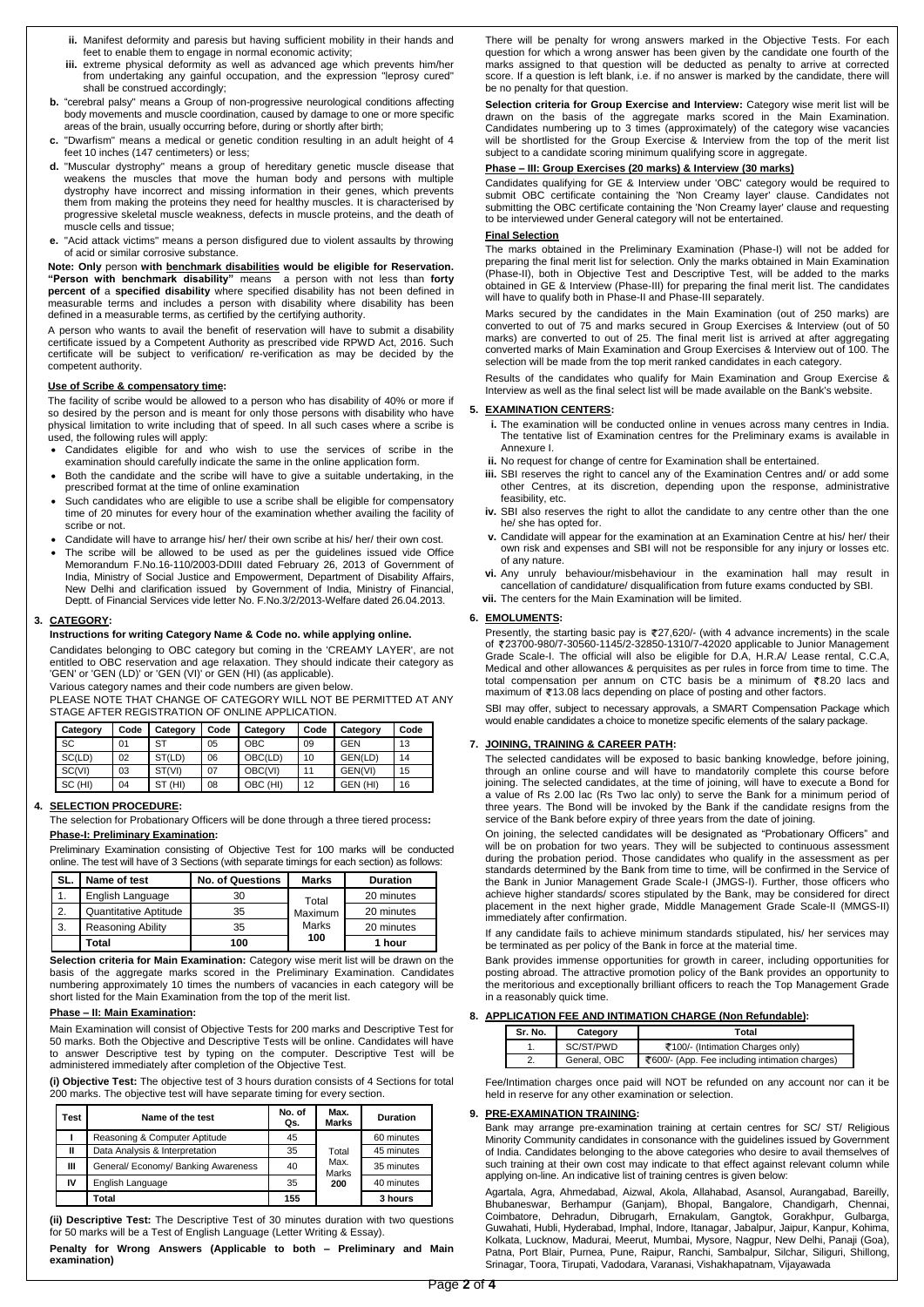Bank may add additional centers or may delete some of the centers indicated for training. Candidates opting for pre-examination training should download their call letter for training from Bank's website by entering their registration number and password/ date of birth. No hard copy of the call letter will be sent.

#### **10.NUMBER OF CHANCES:**

| Category                 | <b>Max. Permissible Number of Chances</b> |
|--------------------------|-------------------------------------------|
| General                  |                                           |
| General (PWD)            |                                           |
| ОВС                      |                                           |
| OBC(PWD)                 |                                           |
| SC/SC(PWD)/ ST/ ST (PWD) | No Restriction                            |

Candidates who have already appeared for the maximum number of permissible chances are not eligible to apply. The number of chances will be counted from the examination held on 18.04.2010. Appearing in Preliminary Examination will not be counted as a chance. In the years in which only one written examination has been held (i.e. no Preliminary Examination has been held), appearing in this examination will be counted as a chance.

#### **11.HOW TO APPLY:**

Candidates can apply **online only** from 21.04.2018 to 13.05.2018. No other mode of application will be accepted.

**Pre-requisites for Applying Online**: Candidates should have valid email ID which should be kept active till the declaration of results. It will be essentially required for receiving any communication from the bank.

#### GUIDELINES FOR FILLING ONLINE APPLICATION:

Candidates will be required to register themselves online through Bank's website **<https://bank.sbi/careers>** or **<https://www.sbi.co.in/careers>**. After registration candidates are required to pay the requisite application fee through online mode by using debit card/ credit card/ Internet Banking.

Helpdesk: In case of any problem in filling up the form, payment of fee/ intimation charges or receipt of Admission/ call letter, queries may be made at telephone no. 022-22820427 (between 11:00 AM to 06:00 PM on working days) or lodge their query on http://cgrs.ibps.in. Candidates should mention 'RECRUITMENT OF PROBATIONARY OFFICERS IN STATE BANK OF INDIA-2018' in the subject of the email.

#### **a. REGISTRATION & PAYMENT OF FEES: [Online Mode Only]:**

- i. Candidates should first scan their photograph and signature as detailed under guidelines for scanning the photograph and signature.
- ii. Candidates to visit Bank's website **<https://bank.sbi/careers>** or **<https://www.sbi.co.in/careers>** and open the appropriate Online Application Form, available in the 'Current Openings'.
- iii. Fill the application carefully. Once the application is filled in completely, candidates should submit the data. In the event of candidates not being able to fill the data in one go, they can save the data already entered. When the data is saved, a provisional registration number and password will be generated by the system and displayed on the screen. Candidates should note down the registration number and password. They can re-open the saved data using registration number and password and edit the particulars, if needed. **This facility will be available three times only**. Once the application is filled in completely, candidates should submit the data. No change /edit will be allowed thereafter. The registration at this stage is provisional.
- iv. After ensuring the correctness of the particulars of the application form, candidates are required to pay fees through the payment gateway integrated with the application, following the instructions available on the screen.
- v. The payment can be made by using debit card/ credit card/ Internet Banking by providing information as asked on the screen. Transaction charges for online payment, if any, will be borne by the candidates.
- vi. On successful completion of the transaction, e-receipt and application form will be generated; which may be printed for record. The printout of the application form is **NOT** to be sent to the Bank.
- vii. If the online transaction is not successfully completed, please register again and make payment online.
- viii. There is also a provision to reprint the e-Receipt and Application form containing fee details, at later stage.

#### **b.GUIDELINES FOR SCANNING THE PHOTOGRAPH & SIGNATURE**

Before applying online a candidate will be required to have a scanned (digital) image of his/ her/ their photograph and signature as per the specifications given in Annexure-II. Online application will not be registered unless candidates upload photo and signature as specified.

#### Note:

- i. In case the face in the photograph or signature is unclear, the applicant's candidature may be rejected.
- ii. In case the photograph or signature is unclear, the candidate may edit his/ her/ their application and re-upload his/ her/ their photograph or signature.

#### **12.CALL LETTERS FOR EXAMINATION**:

The candidates should download their call letter and an "acquaint yourself "booklet by entering their registration number and password/ date of birth from the Bank's website. NO HARD COPY OF THE CALL LETTER / ACQUAINT YOURSELF BOOKLET WILL BE SENT BY POST.

#### **13.PROOF OF IDENTITY TO BE SUBMITTED AT THE TIME OF EXAMINTION:**

The candidates must bring one photo identity proof such as passport/ Adhar/ PAN Card/ Driving License/ Voter's Id Card/ Bank Passbook with duly attested Photograph/ Identity Card issued by School or College/ Gazetted Officer in the official letterhead in original as well as a self-attested Photocopy thereof. The photocopy of Identity proof should be submitted along with call letter to the invigilators in the examination hall, failing which or if identity of candidates is in doubt the candidate will not be permitted to appear for the test.

#### **14.BIOMETRIC VERIFICATION:**

The Bank, at various stages, may capture thumb impression of the candidates in digital format for biometric verification of genuineness of the candidates. Candidate will ensure that his/ her/ their correct thumb impression is captured at various stages and any inconsistency will lead to rejection of the candidature. In case of any candidate found to be not genuine, apart from taking legal actions against him/her, his/ her/ their candidature will be cancelled. As such, they are advised not to apply any external matter like mehandi, ink, chemical etc. on their hands.

#### **15.ACTION AGAINST CANDIDATES FOUND GUILTY OF MISCONDUCT:**

- **a.** Candidates are cautioned that they should not furnish any particulars or documents that are false, tampered/ fabricated and they should not suppress any material information while filling up the application form.
- **b.** At the time of examination/interview, if a candidate is (or has been) found guilty of: (i) using unfair means during the examination or (ii) impersonating or procuring impersonation by any person or (iii) misbehaving in the examination hall or (iv) resorting to any irregular or improper means in connection with his/ her/ their candidature for selection or (v) obtaining support for his/ her/ their candidature by any unfair means, such a candidate may, in addition to rendering himself/herself liable to criminal prosecution, will also be liable to be:
	- disqualified from the examination for which he/ she is a candidate
	- debarred, either permanently or for a specified period, from any examination or recruitment conducted by Bank.
- **c.** The Bank would be analyzing the responses of a candidate with other appeared candidates to detect patterns of similarity. On the basis of such an analysis, if it is found that the responses have been shared and scores obtained are not genuine / valid, the Bank reserves the right to cancel his/ her/ their candidature.
- **d.** USE OF MOBILE PHONES, PAGERS, CALCULATOR OR ANY SUCH DEVICES:
	- **i.** Mobile phones, pagers or any other communication devices are not allowed inside the premises where the examination/interview is being conducted. Any infringement of these instructions shall entail cancellation of candidature and disciplinary action including ban from future examinations.
	- **ii.** Candidates are advised in their own interest not to bring any of the prohibited items including mobile phones/ pagers to the venue of the examination/interview, as arrangement for safekeeping cannot be assured.
	- **iii.** Candidates are not permitted to use or have in possession calculators in examination premises.

#### **16.GENERAL INFORMATION:**

- **i.** Candidates are advised to take a printout of their system generated online application form after submitting the application.
- **ii.** Candidates should satisfy themselves about their eligibility for the post applied for. The Bank would admit to the test all the candidates applying for the posts with the requisite fee on the basis of the information furnished in the online application and shall determine their eligibility only at the time of interview.
- **iii.** Candidates are advised in their own interest to apply online well before the closing date and not to wait till the last date to avoid the possibility of disconnection / inability / failure to log on to the website on account of heavy load on internet or website jam.
- **iv.** SBI does not assume any responsibility for the candidates not being able to submit their applications within the last date on account of aforesaid reasons or for any other reason beyond the control of SBI.
- **v.** Not more than one application should be submitted by a candidate. In case of multiple applications, only the last valid (completed) application will be retained and the application fee / intimation charges paid for the other registrations will stand forfeited. Multiple attendance/ appearance by a candidate in examination and / interview will be summarily rejected/ candidature cancelled.
- **vi.** The possibility of occurrence of some problems in the administration of the examination cannot be ruled out completely, which may impact test delivery and/ or result from being generated. In that event, every effort will be made to rectify such problem, which may include the conduct of another examination if considered necessary.
- **vii.** Candidates serving in Govt./Quasi Govt. offices, Public Sector undertakings including Nationalised Banks and Financial Institutions are advised to submit 'No Objection Certificate' from their employer at the time of interview, failing which their candidature may not be considered and travelling expenses, if any, otherwise admissible, will not be paid.
- **viii.** In case of selection, candidates will be required to produce proper discharge certificate from the employer at the time of taking up the appointment.
- **ix.** The original documents regarding eligibility criteria and proof of date of birth should be produced for verification on the date of interview. Candidate will not be allowed to attend the interview if original certificates are not produced for verification on the date of interview.
- **x.** Caste certificate issued by Competent Authority on format prescribed by the Government of India will have to be submitted by the SC/ ST candidates, if called for interview.
- **xi.** A declaration will have to be submitted in the prescribed format by candidates seeking reservation under OBC category stating that he/ she does not belong to the creamy layer as on 13.05.2018. OBC certificate containing the 'Non-creamy layer' clause, issued during the period 01.04.2018 to the date of interview, should be submitted by such candidates, if called for interview.
- **xii.** Candidates are advised to keep their e-mail ID alive for receiving advices.
- Appointment of selected candidates is subject to his /her/ their being declared medically fit as per the requirement of the Bank.
- 

**xiv.** Any legal proceedings in respect of any matter of claim or dispute arising out of this advertisement and/ or an application in response thereto can be instituted only in Mumbai and courts/tribunals/ forums at Mumbai only shall have sole and exclusive jurisdiction to try any cause/ dispute.

#### **17.ANNOUNCEMENTS:**

All further announcements/ details pertaining to this process will be published/ provided only on SBI authorised website **<https://bank.sbi/careers>** or **<https://www.sbi.co.in/careers>** from time to time. No separate advertisement will be issues in this regard.

#### **18.DISCLAIMER:**

In case it is detected at any stage of recruitment that a candidate does not fulfil the eligibility norms and / or that he/ she has furnished any incorrect / false information or has suppressed any material fact(s), his /her/ their candidature will stand cancelled. If any of these shortcomings is / are detected even after appointment, his /her/ their services are liable to be terminated. Decisions of bank in all matters regarding eligibility, conduct of written examination, other tests and selection would be final and binding on all candidates. No representation or correspondence will be entertained by the bank in this regard.

**Mumbai General Manager**

**Date: 21.04.2018 CRPD, SBI**